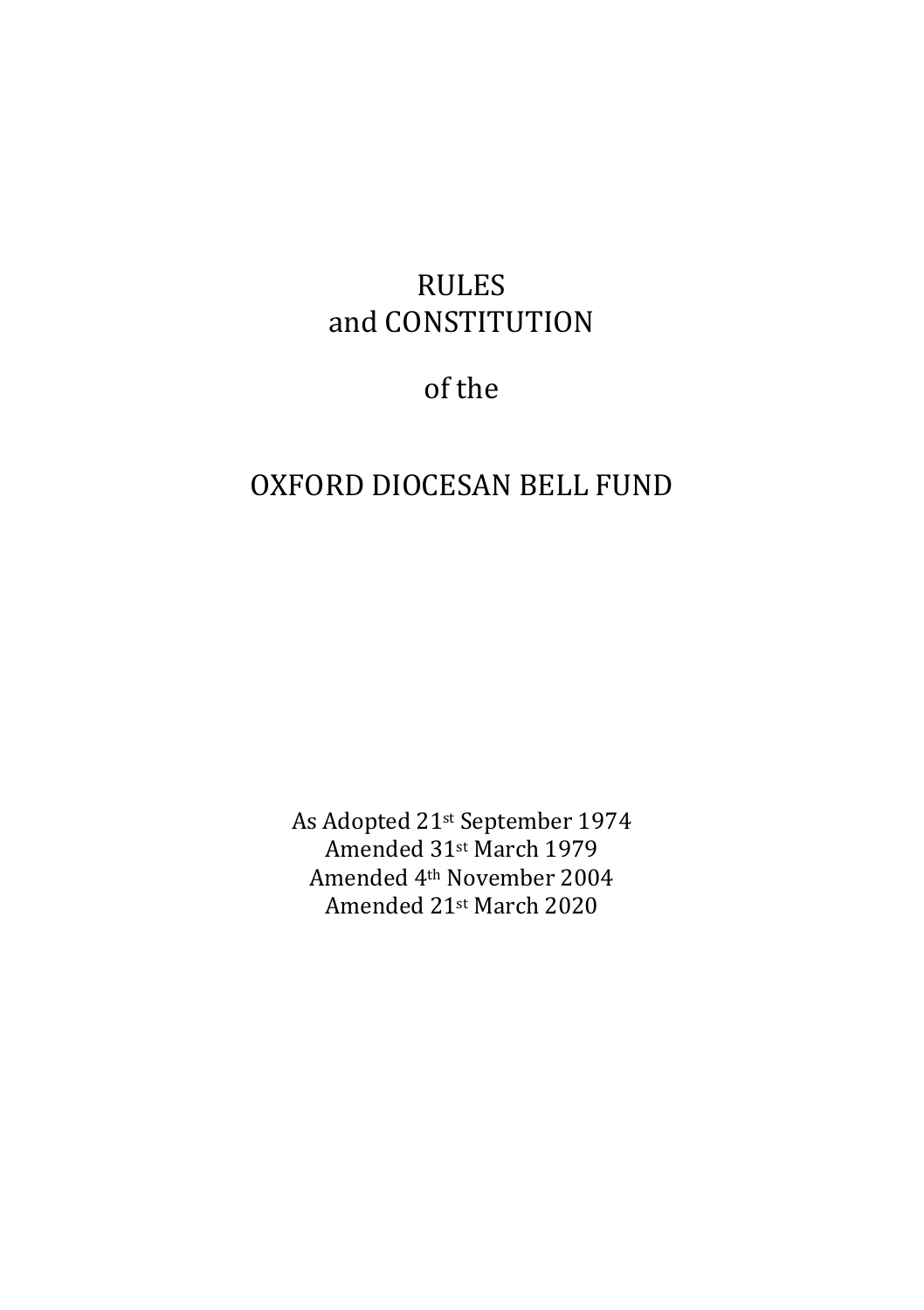- 1. The name of the Fund shall be "THE OXFORD DIOCESAN BELL FUND" (hereinafter called "the Fund")
- 2. (a) The object of the Fund shall be to raise and collect sums of money and to apply the income arising from the investment of such sums in or towards the repair and renewal of the church bells in the Diocese of Oxford (hereinafter called "the qualifying work")
	- (b) In the interpretation of the above:

 (i) "Bells" includes the frames and fittings and all other parts and constructions necessary for the proper functioning of the bells but excluding ropes stays and sliders

 (ii) "Repair maintenance and renewal" shall not include routing servicing of the bells or repairs to the tower but shall include the augmentation of the bells, the removal of bells from one church and their erection in another

 (iii) "The Diocese of Oxford" shall mean the Diocese as constituted at the date hereof

- 3. The Custodian Trustee of the Fund shall be Diocesan Trustees (Oxford) Limited / The Official Custodian for Charities
- 4. (a) The Officers of the Fund will consist of a Chairman, Secretary and Treasurer, each of whom shall be a Governor of the fund.
	- (b) Each Officer shall hold office from his appointment until the following Annual General Meeting when he shall be eligible for re-appointment
	- (c) If an office shall become vacant other than at an Annual General Meeting the Managing Trustees shall appoint a person from their number to fill the vacancy until the following Annual General Meeting
- 5. (a) THE Fund shall be managed by the Officers of the Fund and not less than two or more than four additional Managing Trustees who shall be appointed from the Governors of the Fund. The Chairman of the Fund shall be the Chairman of the Managing Trustees.

 The additional Managing Trustees shall hold office from their appointment until the following Annual General Meeting when they shall be eligible for re-election. If for any reason the number of additional Managing Trustees falls below two then the Managing Trustees shall within 28 days co-opt another Managing Trustee or Trustees so as to produce the minimum number.

 (b) The Managing Trustees shall regulate their own procedure and may appoint sub-committees. The quorum for meetings of the Managing Trustees shall be 4 persons personally present and each Managing Trustee shall have one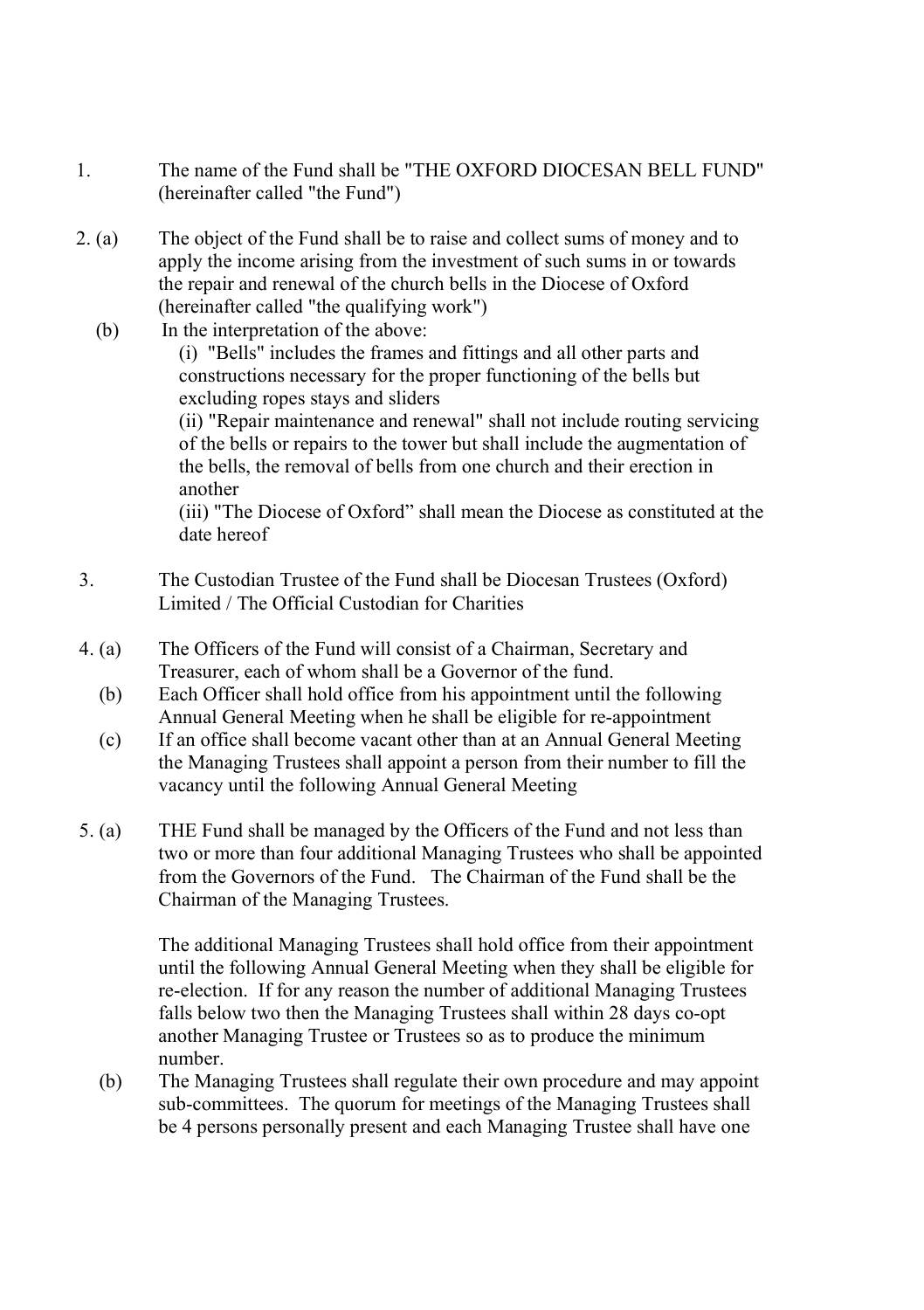vote. In the case of equality of votes the Chairman shall have a second or casting vote

- (c) In particular the Managing Trustees shall consider and determine in such manner as they think fit all requests for grants from the Fund to cover the cost of qualifying works, but so that the Fund shall not be obliged to make any payment in any particular case. In any case where the cost of the qualifying works has been merged with the cost of other works the Managing Trustees shall conclusively determine the cost of the qualifying works
- 6. (a) The Annual General Meeting of the Fund shall be held before the 1st June in each year, and special general meetings may be convened at any time. All the members for the time being of the General Committee of the Oxford Diocesan Guild of Church Ball Ringers (herein called "the Governors") shall be entitled to attend and vote at a general meeting
	- (b) The Annual General Meeting shall be convened by the Managing Trustees and special meetings shall be convened by the secretary upon a request by the Managing Trustees or 20 Governors. Every Governor shall be given at least twenty-one days' notice of the meeting and the business thereof but so that an accidental omission to notify any Governor shall not nullify the meeting
	- (c) The business to be transacted at the Annual General Meeting shall be to:
		- (i) receive the Report and Audited Accounts of the Managing Trustees
		- (ii) appoint the officers
		- (iii) appoint the additional Managing Trustees
		- (iv) appoint the Auditor
	- (d) The quorum for general meetings shall be 20 Governors personally present and each Governor shall have one vote. In the case of equality of votes the chairman shall have a second or casting vote
- 7. (a) ALL sums received on behalf of the Fund (otherwise than as investment income) shall be handed to the Treasurer who shall pay the same into a capital account of the Fund at a Trustee Savings Bank or at a clearing bank. The capital account shall be used solely for payment to the Custodian Trustee for investment
	- (b) All income arising from the investment of the Fund (including any refunds of income tax) shall be credited to an income account in the name of the Fund at a Trustee Savings Bank or at a clearing bank and shall be available for the purposes of the Fund. Any income in excess of the requirements of the Fund shall be reinvested but the Managing Trustees may at any time or times realise investments of accumulated income and apply the proceeds thereof as income